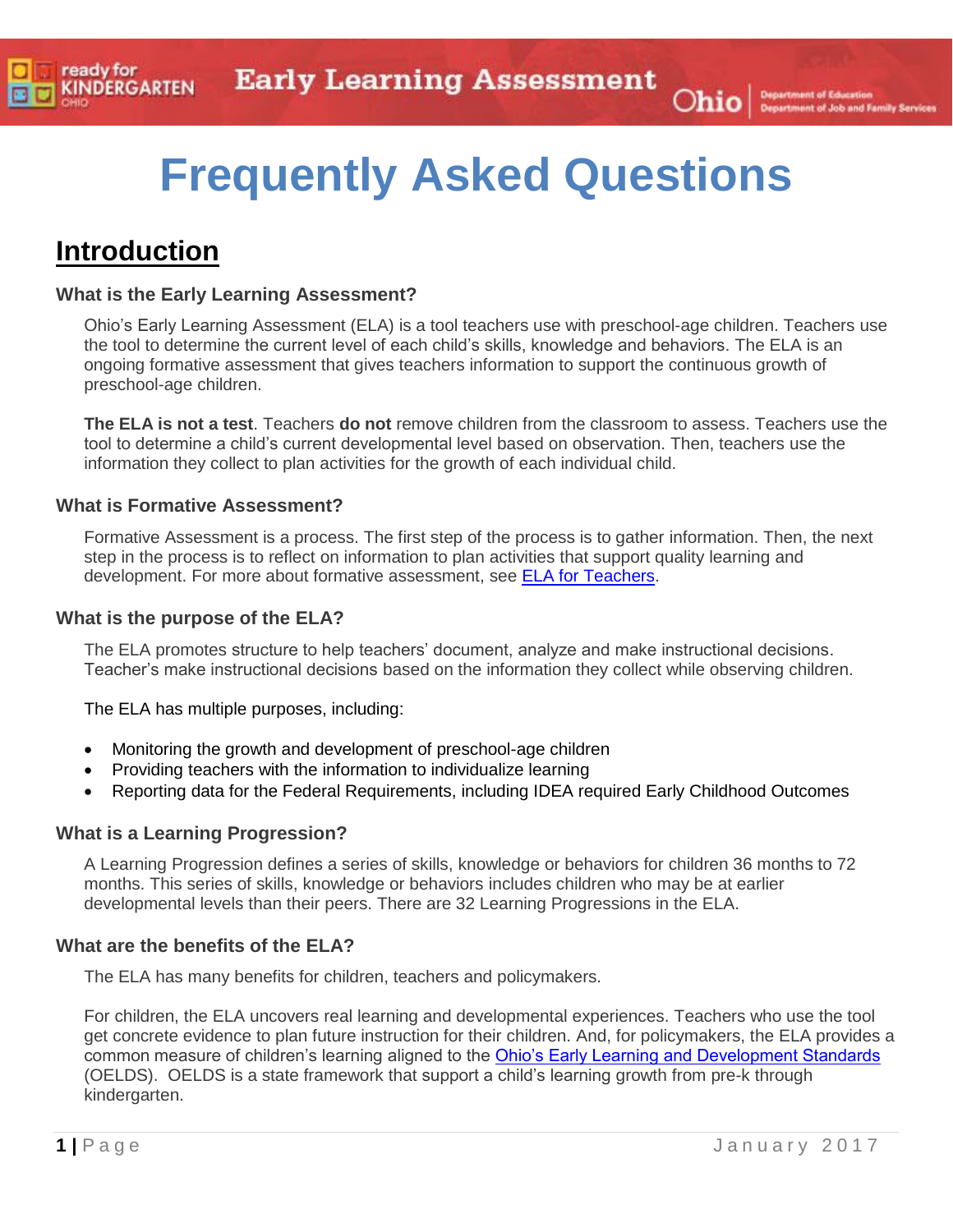#### **What Ohio programs are required to use the ELA?**

As of **fall 2016**, only programs serving children funded by **[Early Childhood Education](http://education.ohio.gov/Topics/Early-Learning/Early-Childhood-Education-Grant)** (ECE) or **Preschool** [Special Education](http://education.ohio.gov/Topics/Early-Learning/Preschool-Special-Education) (PSE) are required to use the ELA. Programs must use the 10-Required Learning Progressions and report on funded children.

Right now, any **[Step Up To Quality](http://education.ohio.gov/Topics/Early-Learning/Step-Up-To-Quality-SUTQ)** (SUTQ) 3-5 star rated programs may attend training on the assessment. Programs may begin using the assessment following successful completion of the training.

Beginning fall 2017, [all programs that are participating in SUTQ](http://jfs.ohio.gov/cdc/stepUpQuality.stm) and are 3-5 star rated are required to use the assessment and report on the 10-Required Learning Progressions.

#### **How is the ELA implemented?**

The assessment of young children is **ongoing**. The purpose of the ELA is to determine the current developmental level of children. As such, results are required to be reported at a minimum of twice per year during the assessment windows.

| <b>Assessment Windows</b> | <b>Time Frame</b>           | <b>Assessment Requirements</b> |
|---------------------------|-----------------------------|--------------------------------|
| <b>Fall</b>               | Aug. $15 - Nov. 14$         | Required for reporting         |
| <b>Winter</b>             | Nov. $15 - \text{Feb. } 14$ | Ongoing for best practice      |
| <b>Spring</b>             | Feb. $15 -$ May 14          | Required for reporting         |
| <b>Summer</b>             | May $15 -$ Aug.14           | Ongoing for best practice      |

#### **Should the results of the ELA be used as part of the teacher evaluation?**

Child specific scores should not be tied to a teacher's performance evaluation. Rather, the focus should be on the *quality of the evidence* that the teacher has produced using the ELA.

#### **What are the similarities and differences between the ELA and the Kindergarten Readiness Assessment (KRA)?**

The ELA and [KRA](http://education.ohio.gov/Topics/Early-Learning/Kindergarten/Ohios-Kindergarten-Readiness-Assessment) are part of Ohio's comprehensive assessment system addressing all essential elements of school readiness.

Both the ELA and KRA are directly aligned to the [Ohio Early Learning and Development Standards](http://education.ohio.gov/Topics/Early-Learning/Early-Learning-Content-Standards/Birth-Through-Pre_K-Learning-and-Development-Stand)  [\(OELDS\)](http://education.ohio.gov/Topics/Early-Learning/Early-Learning-Content-Standards/Birth-Through-Pre_K-Learning-and-Development-Stand).

| ELA                                                                            | <b>KRA</b>                                                                        |
|--------------------------------------------------------------------------------|-----------------------------------------------------------------------------------|
| Serving Preschool-Age Children                                                 | Benefiting Kindergarten-Age Children                                              |
| <b>Ongoing throughout the Year</b>                                             | Administering Runs from the First Day of<br>School through November 1             |
| Evaluating is Entirely Observational using<br>Learning Progressions as a Guide | Evaluating includes Performance Tasks/<br>Direct Response Items and Observational |
| Reporting Child Performance Results Twice per<br>Year to the State             | <b>Reporting Child Performance Results Once</b><br>to the State                   |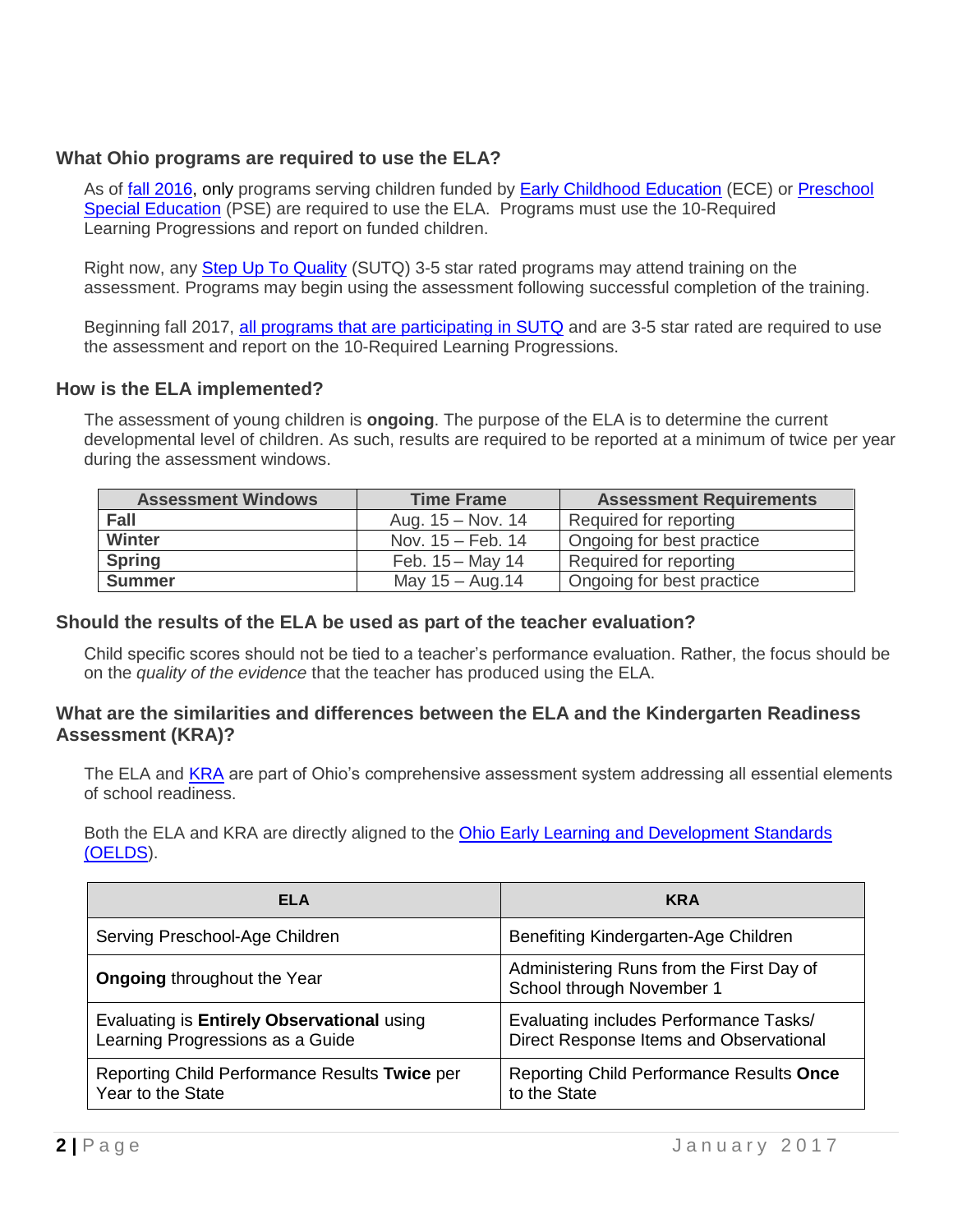### **System and Technology**

#### **What is the KReady System?**

The [Ready for Kindergarten Online](https://www.ohio-k12.help/) system supports the administration of the ELA, including:

- Providing various ways to score students in the system
- Delivering dashboard access to student assessment results for immediate use by teachers
- Ensuring more than one teacher can be assigned to a student within the system to enter data on behalf of that child
- Working so that the last score for each assessment item entered at the close of the assessment window is what counts for reporting
- Making a variety of reports available within the system during and after the administration window

Teachers can learn more in the professional development section of their [KReady account.](http://ohio.kready.org/login) Professional Development includes: important grab-n-go resources, an overview of the online system with tutorials, guides, technology tips and tricks, and information about using the app. Teachers can find reports available through the administration window and use them to inform instruction.

#### **What is the role of the Data Manager (DM)?**

A data manager is the individual who has access to teacher and student demographic information. It is this person's responsibility to add teachers, students, and enrollment data to the Ready for Kindergarten Online system. You have to be registered in the Ready for Kindergarten system as a data manager in order to enter or access any data.

**ODE Programs**: To get access, an individual must be selected by the school or district to serve in this capacity. Each participating program **must assign** the role "*Assessment Data Manager-Preschool and Kindergarten"* in the [Ohio Educational Directory System](http://education.ohio.gov/Topics/Data/Ohio-Educational-Directory-System-OEDS) (OEDS). It is up to the local organization to determine who will fulfill this role at the local level.

#### **ODJFS Programs**: To get Data Manager access:

- For 3-5 star SUTQ programs, [Ohio Child Licensing and Quality System](http://oclqs.ohio.gov/index.stm) (OCLQS) will designate a Data Manager. Individuals who are assigned the role of owner or administrator in OCLQS will automatically be uploaded as a Data Manager into Ready for Kindergarten Online. It is important that all information, including a unique email address for each owner and administrator is current in OCLQS.
- For Unrated Programs and SUTQ 1-2 star rated programs, programs must complete a "Data Manager Request for the Early Learning Assessment – Ready for Kindergarten Online System" form (JFS 01162) found at [JFS Forms Central](https://www.odjfs.state.oh.us/forms/inter.asp) and submit it to the email address listed on the form.

#### **What supports are there for the role of the Data Manager (DM)?**

Data managers can learn more about their role and find resources to support them online. The Ohio Data [Managers ELA](https://docs.google.com/document/d/12BGFPjDQd9UgsICc54EK_IZ4OM16H6utKw4c0dPd4Vg/edit) Guide is a living document designed for Ohio Data Managers. You can find this guide along with many other important resources at the ELA [Administrators](http://education.ohio.gov/Topics/Early-Learning/Kindergarten/Early-Learning-Assessment/Early-Learning-Assessment-for-Administrators) site.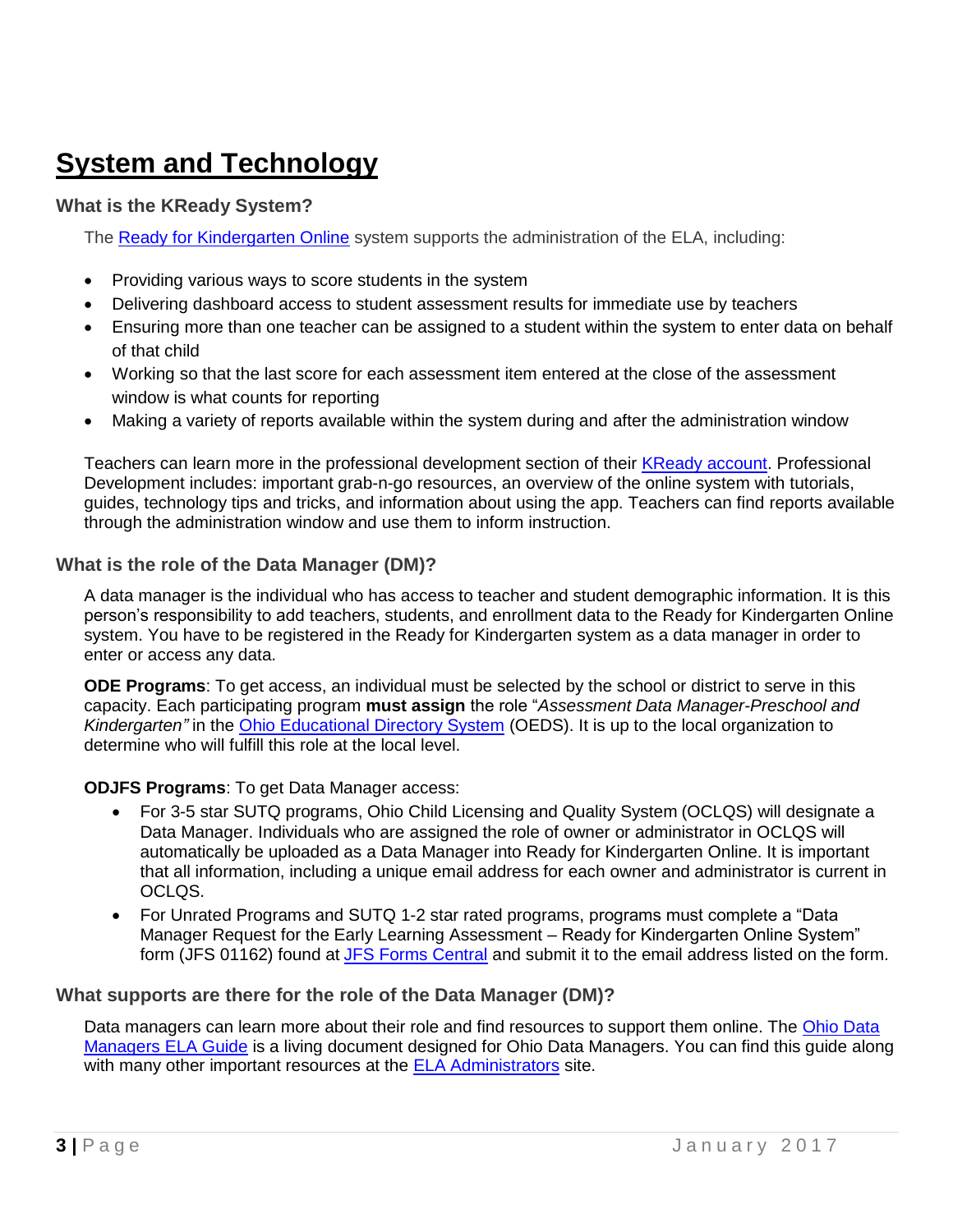The Ohio K12 Help Desk provides support for the ELA. Go to [http://www.ohio-k12.help](http://www.ohio-k12.help/) or call 844-K12- OHIO (844-512-6446) to submit a ticket.

The Johns Hopkins University School of Education Center for Technology in Education hosts an electronic learning community for data managers. Go to the [Data Manager Site](http://dataguidelines.kready.org/5129282) for how-to presentations, guidelines and templates, webinars, common validation errors, and support information.

#### **How do I access the KReady System?**

Teachers and administrators access the system at <http://ohio.kready.org/login>

- Data Managers will be notified when they have access.
- Data Managers can be trained on how to use the system immediately.
- Teachers will be able to access the system once they have an account from their Data Manager.
- Teachers in participating programs will be able to enter data into the system after they have been properly trained.

*Data Managers should sign up for data manager trainings and teachers should sign up for teacher trainings through the [Ohio Professional](http://www.registry.occrra.org/) Registry (OPR).* 

#### **Is there a difference between the assessment window and the reporting window?**

Yes. The *assessment window* is a period of time when teachers collect data. The *reporting window* is a period of time when programs enter the data into the EMIS or EAS reporting system.

Since assessment is ongoing and connected to the teaching and learning process, the state requires reporting assessment data twice each year – once in the fall and once in the spring.

We strongly recommended that teachers collect data throughout the year, even during winter and summer, for a fuller assessment of the child's progress. There are four assessment windows. Two of these windows are also reporting windows.

| <b>Assessment Windows</b>                                                                                                                                                                                                       | <b>Reporting Windows</b>                                                                                                                                                                                                                                                                        |
|---------------------------------------------------------------------------------------------------------------------------------------------------------------------------------------------------------------------------------|-------------------------------------------------------------------------------------------------------------------------------------------------------------------------------------------------------------------------------------------------------------------------------------------------|
| • Fall: Aug. $15 - Nov. 14$ (required for reporting)<br>• Winter: Nov. 15 – Feb. 14 (ongoing for best practice)<br>• Spring: Feb. 15 - May 14 (required for reporting)<br>• Summer: May 15 – Aug.14 (ongoing for best practice) | The reporting windows are determined by the<br><b>Education Management Information System</b><br>(EMIS) and Enterprise Application System<br>(EAS).<br><b>ELA Data Reporting Decision Tree</b><br>$\bullet$<br><b>How to enter ELA scores into EAS</b><br><b>EMIS Data Collection Calendars</b> |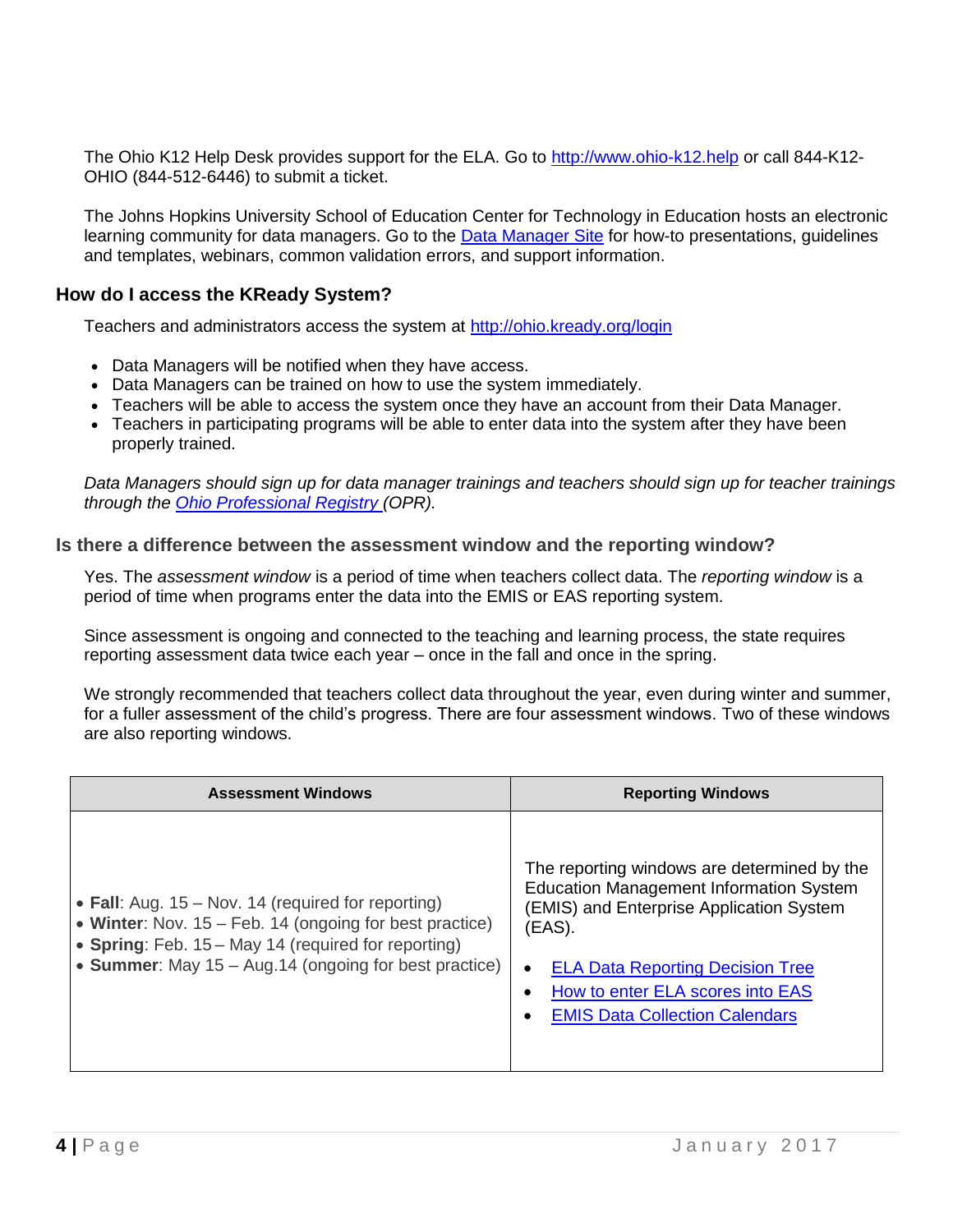## **Training**

#### **Who in my program should attend the ELA training?**

*Before collecting evidence for the ELA*, staff must attend and complete the ELA training.

Keep in mind that the ELA is a process of collecting evidence through observation and documentation that allows the teacher to make scoring decisions on children's learning. This is **not** a performance-based assessment where children engage in a process of questions and answers.

Administrators may choose any of the following staff to attend the ELA training:

- Lead Teachers
- Assistant Teachers
- Classroom Aides
- Intervention Specialists

We highly recommended that Administrators attend the ELA training so they understand the ELA and how it relates to the education of young children.

#### **How do teachers obtain a copy of the ELA?**

Most trainers will provide participants with a copy of the ELA.

There are two versions of the ELA.

- There is the Comprehensive version, which includes all *32- Learning Progressions*, a Teacher Guide, Student Observations and Sample Reporting Forms. There is an insert to the Comprehensive version called *Adaptations*, which is recommended for [Universal Design.](https://education.ohio.gov/getattachment/Topics/Other-Resources/Diverse-Learners/UDL-INTRO_MS_12-26-2013.pdf.aspx)
- There is also the 10-Required Learning Progressions version. The *10-Required Learning Progressions* version contains only the Learning Progressions that are required for reporting.

[Additional copies can be ordered online](http://www.odjfs.state.oh.us/forms/inter.asp) for staff who have received the ELA training.

#### **How does the ELA accommodate all children?**

The ELA is designed to accommodate all children through the [Universal Design for Learning Framework.](https://education.ohio.gov/getattachment/Topics/Other-Resources/Diverse-Learners/UDL-INTRO_MS_12-26-2013.pdf.aspx) In response, we have created Adaptations for each of the 10–Required Learning Progressions to assist teachers in administering the ELA for all children.

#### **How will trainings for early learning professionals address the differences in education and experience levels?**

All ELA trainers are well versed in the assessment. Trainers meet the needs of all adult learners.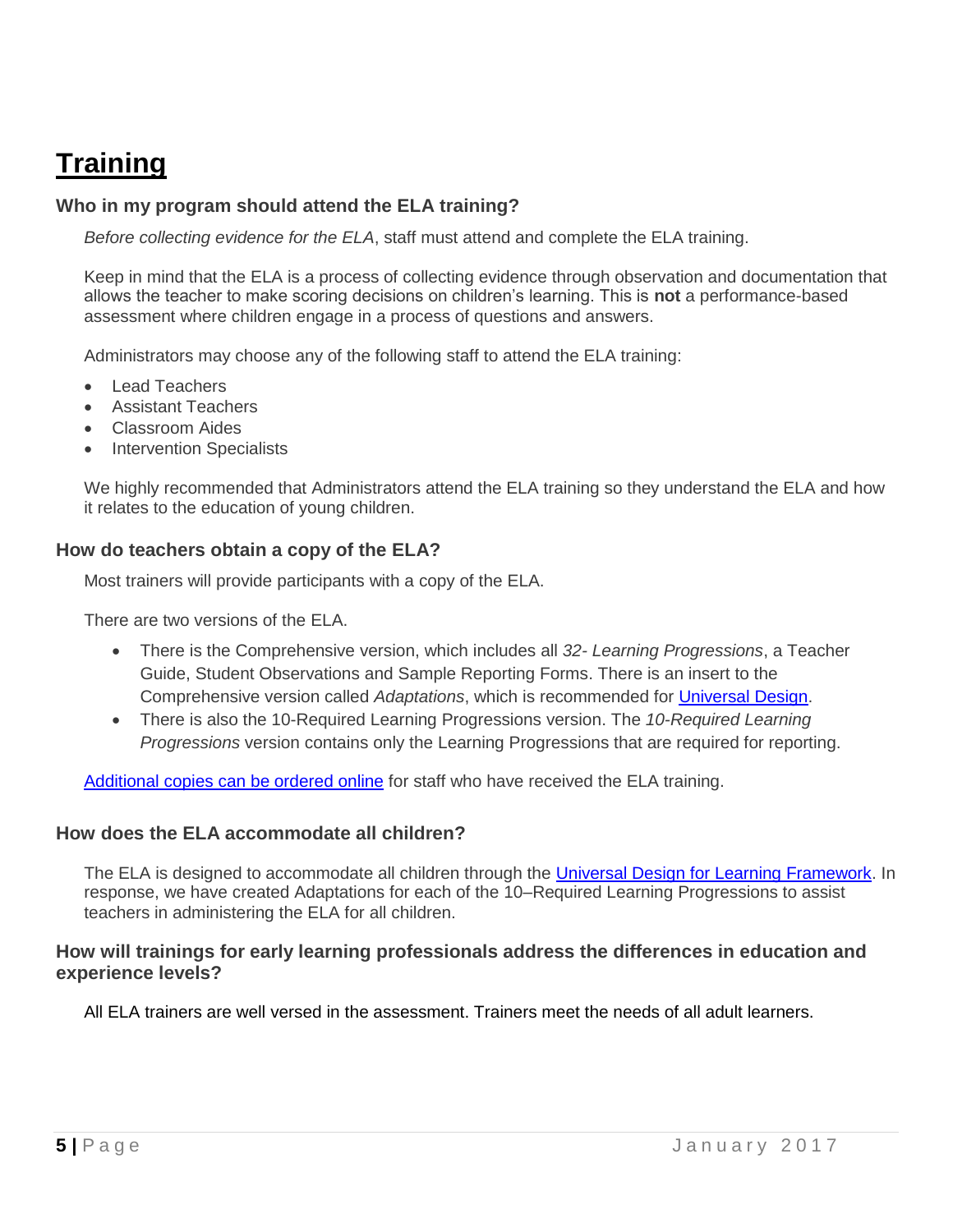### **ELA Resources**

There are many support resources available to help users with understanding the Ready for Kindergarten (KReady) online system, reporting requirements, and trainings.

*Data Manager Resources*: The [Ohio Data Managers ELA Guide](https://docs.google.com/document/d/12BGFPjDQd9UgsICc54EK_IZ4OM16H6utKw4c0dPd4Vg/edit) is a living document to support Ohio Data Managers. You can find this guide along with many other important [ELA resources online.](http://education.ohio.gov/Topics/Early-Learning/Kindergarten/Early-Learning-Assessment/Early-Learning-Assessment-for-Administrators)

The Johns Hopkins University School of Education Center for Technology in Education hosts an online learning community for data managers. Go to the [Data Manager Site](http://dataguidelines.kready.org/5129282) for how-to presentations, guidelines and templates, webinars, common validation errors, and support information.

The [Ohio K12 Help Desk](http://www.ohio-k12.help/) provides support for statewide K12 education programs, including the ELA. Go to www.ohio-k12.help or call 844-K12-OHIO (844-512-6446) to submit a ticket for technical assistance.

*Reporting Resources:* The Bridge Document links the [paper and pencil administration](http://education.ohio.gov/getattachment/Topics/Early-Learning/Kindergarten/Early-Learning-Assessment/Early-Learning-Assessment-for-Administrators/Early-Learning-Assessment-Bridge-Document-Print-Version.docx.aspx) of the ELA and the online submission of data to EMIS and EAS. Programs will use the Bridge Document until KReady is fully operational.

The Bridge Document [is a Microsoft Excel Spreadsheet](http://education.ohio.gov/getattachment/Topics/Early-Learning/Kindergarten/Early-Learning-Assessment/Early-Learning-Assessment-for-Administrators/Early-Learning-Assessment-Bridge-Document.xlsx.aspx) that is a transitional process for collecting and reporting scores. The spreadsheet is programmed to calculate the 10-Required Learning Progression scores that need to be reported to EMIS or EAS for those children funded by [ECE](http://education.ohio.gov/Topics/Early-Learning/Early-Childhood-Education-Grant) or [PSE](http://education.ohio.gov/Topics/Early-Learning/Preschool-Special-Education) dollars. For questions regarding reporting data for the ELA, consult the Data [Reporting Decision Tree.](http://education.ohio.gov/getattachment/Topics/Early-Learning/Kindergarten/Early-Learning-Assessment/Early-Learning-Assessment-for-Programs-1/Early-Learning-Assessment-Data-Reporting-Decision-Tree.pdf.aspx)

The [Bridge Document](http://education.ohio.gov/getattachment/Topics/Early-Learning/Kindergarten/Early-Learning-Assessment/Early-Learning-Assessment-for-Administrators/Early-Learning-Assessment-Bridge-Document.xlsx.aspx) is designed to move teachers closer to submitting ELA data in an electronic format. The Bridge form empowers teachers to use this data to improve student-learning opportunities. For guidance on administering the ELA, see the [ELA Guide and Sample Reporting Forms.](http://education.ohio.gov/getattachment/Topics/Early-Learning/Guidance-About-Kindergarten/Early-Learning-Assessment/Early-Learning-Assessment-for-Programs-1/ELA-Guide-and-Sample-Reporting-Forms.pdf.aspx) Sample forms are for programs that administer the ELA in a paper/pencil environment then move that data to the Bridge form to generate the 10-Learning Progression scores necessary for reporting. There are additional sample forms available on the [ELA for Teachers](http://education.ohio.gov/Topics/Early-Learning/Kindergarten/Early-Learning-Assessment/Early-Learning-Assessment-for-Programs-1) website in Microsoft Word so that teachers may customize them as needed. Downloads are available in the grey Resource box on the right.

We want to support all programs administering the ELA. Here are several technical assistance resources:

- Bridge [Quick Start Guide](http://education.ohio.gov/getattachment/Topics/Early-Learning/Kindergarten/Early-Learning-Assessment/Early-Learning-Assessment-for-Administrators/BridgeForm_QuickStart.pdf.aspx) a one-page step-by-step
- Bridge [Quick Start Video](https://www.ohio-k12.help/assets/krvideos16/Bridge_Form_Assistance041116.mp4) a short video demonstrating how teachers use this form
- ELA [Help Desk](https://www.ohio-k12.help/earlychild/) Visit Ohio K12 Help to access:
	- o ELA Knowledge Base
		- o ELA Resources
		- o ELA News/Announcements
	- o Request a Teacher Account
	- $\circ$  Request Support If there is an easy fix, it will be sent to you by email. If the Help Desk needs to talk to you to resolve the issue, you will get a phone call.

 Finally, there are instances where individuals may not be able to make a scoreable decision from the evidence collected. In this case, it is important to remember to indicate an "N" for those particular items and chose the [appropriate reason code.](https://education.ohio.gov/getattachment/Topics/Early-Learning/Kindergarten/Early-Learning-Assessment/Early-Learning-Assessment-for-Programs-1/ELA-Reason-Code-Message.pdf.aspx) Programs then need to be sure to have a communication plan in place to share the non-scoreable reason codes with those entering the data within the EAS or EMIS systems.